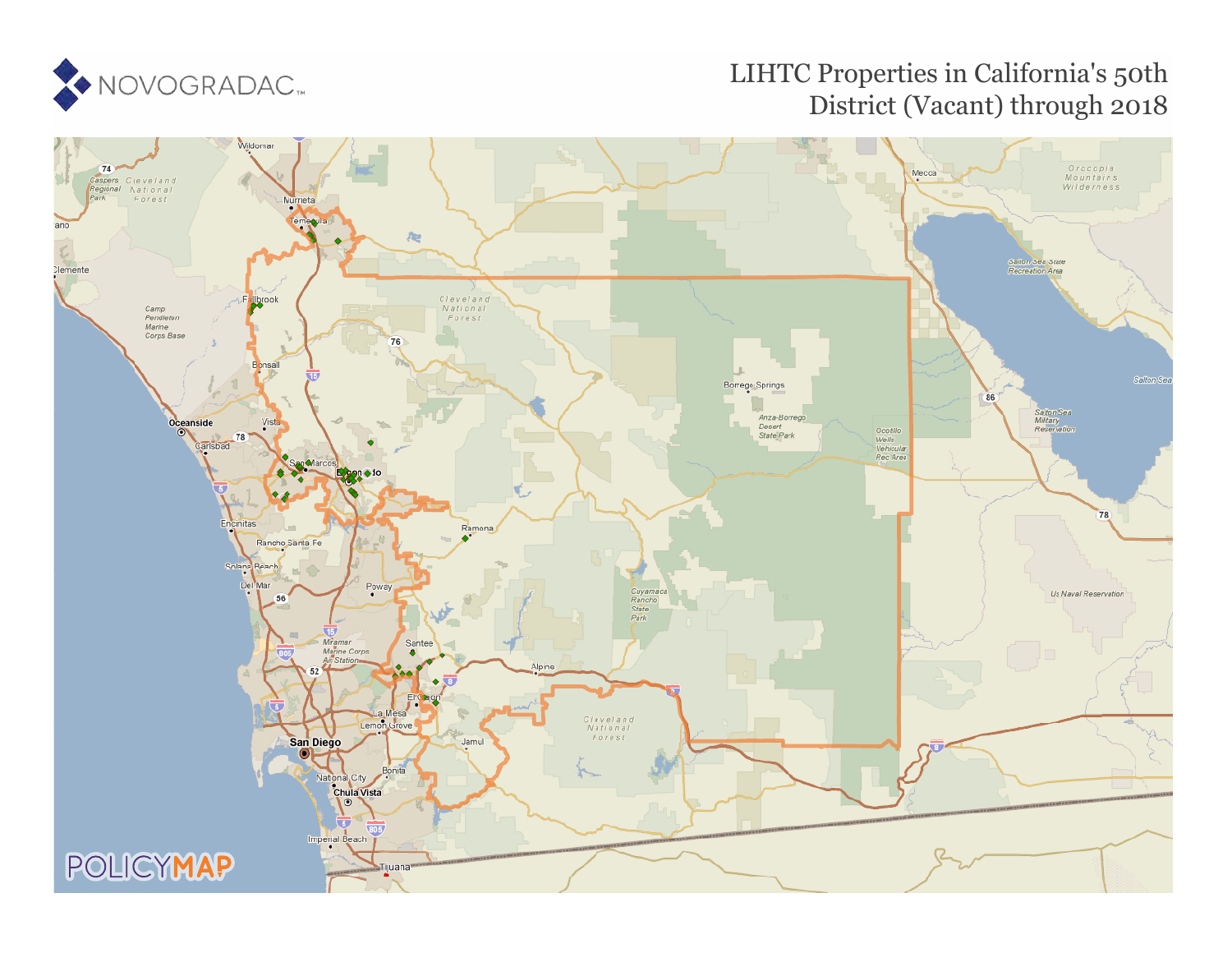| <b>Project Name</b>                                         | <b>Address</b>                                            | <b>City</b>       | <b>State</b> | <b>Zip Code</b> | <b>Nonprofit</b><br><b>Sponsor</b> | <b>Allocation</b><br>Year | Annual<br><b>Allocated</b><br><b>Amount</b> | in Service | <b>Year Placed Construction</b><br><b>Type</b> | <b>Total</b><br><b>Units</b> | Low<br>Income<br><b>Units</b> | <b>Rent or</b><br>Income<br><b>Ceiling</b> | <b>Credit</b><br><b>Percentag Exempt</b><br>$\bullet$ | Tax-<br><b>Bond</b> | <b>HUD Multi-</b><br>Family<br><b>Financing/Rent</b><br>al Assistance |
|-------------------------------------------------------------|-----------------------------------------------------------|-------------------|--------------|-----------------|------------------------------------|---------------------------|---------------------------------------------|------------|------------------------------------------------|------------------------------|-------------------------------|--------------------------------------------|-------------------------------------------------------|---------------------|-----------------------------------------------------------------------|
| <b>EMERALD GARDENS</b>                                      | 425 W 11TH<br>AVE                                         | <b>ESCONDIDO</b>  | CA           | 92025           | No                                 | 1997                      | \$172,356                                   | 1999       | <b>New Construction</b>                        | 16                           | 15                            | 60% AMGI                                   | 70%<br>present<br>value                               | No                  |                                                                       |
| <b>SOUTHWEST</b><br><b>SUMMIT ROSE -</b><br><b>ROSEWOOD</b> | 460 E<br>WASHINGTON ESCONDIDO<br>AVE                      |                   | CA           | 92025           | $\mathbf {No}$                     | 1999                      | \$172,643                                   | 1999       | Acquisition and<br>Rehab                       | 91                           | 89                            | 60% AMGI                                   | 30%<br>present<br>value                               | Yes                 |                                                                       |
| THE KNOLLS (SAN<br>MARCOS)                                  | 688 VINEYARD SAN MARCOS<br>RD                             |                   | CA           | 92069           | No                                 | 1996                      | \$554,518                                   | 1999       | <b>New Construction</b>                        | 62                           | 61                            | 60% AMGI                                   | 70%<br>present<br>value                               | No                  |                                                                       |
| <b>VILLA SERENA APTS</b>                                    | 339 MARCOS<br><b>ST</b>                                   | <b>SAN MARCOS</b> | CA           | 92069           | Yes                                | 1998                      | \$322,096                                   | 1999       | Acquisition and<br>Rehab                       | 136                          | 136                           | 60% AMGI                                   | 30 %<br>present<br>value                              | Yes                 |                                                                       |
| <b>CARLTON COUNTRY</b><br><b>CLUB VILLAS</b>                | $9345$ CARLTON $\,$ SANTEE OAKS DR                        |                   | CA           | 92071           | No                                 | 2003                      | \$349,046                                   | 2003       | Acquisition and<br>Rehab                       | 130                          | 129                           | 60% AMGI                                   | 30%<br>present<br>value                               | Yes                 |                                                                       |
| <b>DAYBREAK</b><br><b>GROVE/SUNRISE</b><br><b>PLACE</b>     | 1245 E GRAND<br>AVE                                       | <b>ESCONDIDO</b>  | CA           | 92027           | No                                 | 1991                      | \$161,423                                   | 1993       | New Construction                               | 21                           | 21                            | 60% AMGI                                   | 70%<br>present<br>value                               | No                  |                                                                       |
| <b>CYPRESS COVE</b>                                         | $260\,\mathrm{N}\,\mathrm{MIDWAY}$ ESCONDIDO<br><b>DR</b> |                   | CA           | 92027           | No                                 | 2001                      | \$576,313                                   | 2000       | Acquisition and<br>Rehab                       | 198                          | 196                           | 60% AMGI                                   | 30%<br>present<br>value                               | Yes                 |                                                                       |
| <b>MISSION VILLAGE</b><br>APTS                              | 28497 PUJOL<br>ST                                         | <b>TEMECULA</b>   | CA           | 92590           | No                                 | 1998                      | \$208,854                                   | 2000       | Acquisition and<br>Rehab                       | 76                           | 75                            | 60% AMGI                                   | 30 %<br>present<br>value                              | Yes                 |                                                                       |
| <b>ROYAL HEIGHTS</b><br><b>APTS</b>                         | <b>12135 ROYAL</b><br>RD                                  | <b>EL CAJON</b>   | CA           | 92021           | No                                 | 1998                      | \$902,070                                   | 2000       | <b>New Construction</b>                        | 120                          | 119                           | 60% AMGI                                   | 70%<br>present<br>value                               | No                  |                                                                       |
| TERRA COTTA APTS                                            | 523 RUSH DR SAN MARCOS                                    |                   | CA           | 92078           | Yes                                | 1997                      | \$1,137,388                                 | 2000       | <b>New Construction</b>                        | 168                          | 167                           | 60% AMGI                                   | 70%<br>present<br>value                               | No                  |                                                                       |
| COPPER CREEK APTS 1730 ELFIN<br>9 PERCENT                   | <b>FOREST RD</b>                                          | <b>SAN MARCOS</b> | CA           | 92078           | No                                 | 2003                      | \$665,013                                   | 2004       | <b>New Construction</b>                        | 48                           | 47                            | 60% AMGI                                   | 70%<br>present<br>value                               | $\mathbf{No}$       |                                                                       |
| <b>FALLBROOK VIEW</b><br>APTS                               | 901 ALTURAS<br>RD                                         | <b>FALLBROOK</b>  | CA           | 92028           | No                                 | 2002                      | \$1,313,911                                 | 2004       | New Construction                               | 80                           | 79                            | 60% AMGI                                   | 70%<br>present<br>value                               | No                  |                                                                       |
| <b>GRANDON VILLAGE</b><br><b>APTS</b>                       | 1605<br><b>GRANDON AVE SAN MARCOS</b>                     |                   | CA           | 92078           | No                                 | 2002                      | \$817,180                                   | 2004       | Acquisition and<br>Rehab                       | 161                          | 160                           | 60% AMGI                                   | 30 %<br>present<br>value                              | Yes                 |                                                                       |

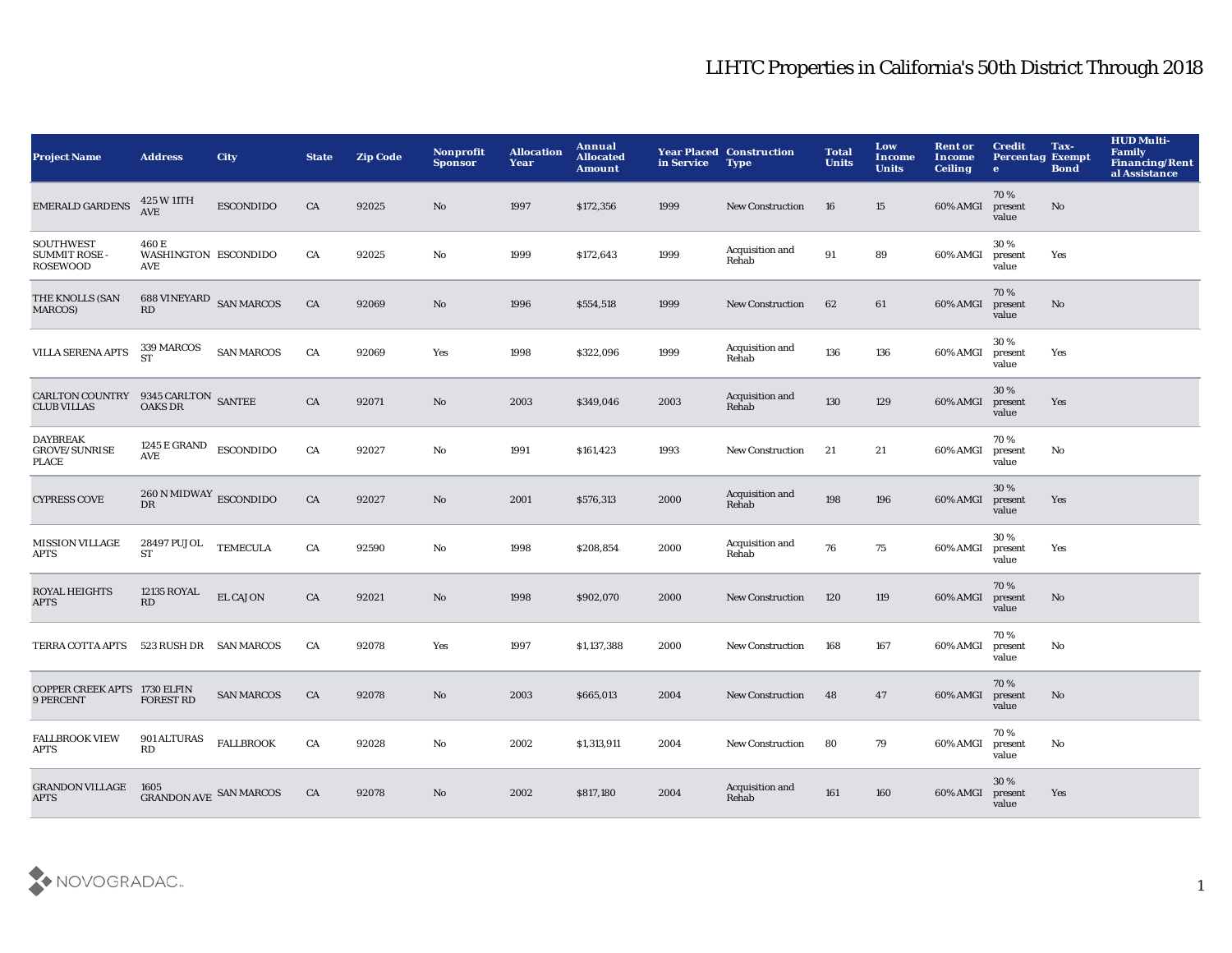| <b>Project Name</b>                                                        | <b>Address</b>                                     | <b>City</b>       | <b>State</b> | <b>Zip Code</b> | Nonprofit<br><b>Sponsor</b> | <b>Allocation</b><br>Year | Annual<br><b>Allocated</b><br><b>Amount</b> | in Service | <b>Year Placed Construction</b><br><b>Type</b> | <b>Total</b><br><b>Units</b> | Low<br><b>Income</b><br><b>Units</b> | <b>Rent or</b><br>Income<br><b>Ceiling</b> | <b>Credit</b><br><b>Percentag Exempt</b><br>$\bullet$ | Tax-<br><b>Bond</b> | <b>HUD Multi-</b><br>Family<br>Financing/Rent<br>al Assistance |
|----------------------------------------------------------------------------|----------------------------------------------------|-------------------|--------------|-----------------|-----------------------------|---------------------------|---------------------------------------------|------------|------------------------------------------------|------------------------------|--------------------------------------|--------------------------------------------|-------------------------------------------------------|---------------------|----------------------------------------------------------------|
| <b>LAUREL PARK</b><br><b>SENIOR APTS</b>                                   | <b>10122 BUENA</b><br><b>VISTA AVE</b>             | <b>SANTEE</b>     | CA           | 92071           | No                          | 1999                      | \$606,790                                   | 2004       | <b>New Construction</b>                        | 133                          | 131                                  | 60% AMGI                                   | 30%<br>present<br>value                               | Yes                 |                                                                |
| <b>SIERRA VISTA APTS</b>                                                   | 435 AUTUMN<br>DR                                   | <b>SAN MARCOS</b> | ${\rm CA}$   | 92069           | No                          | 2000                      | \$544,732                                   | 2000       | Acquisition and<br>Rehab                       | 192                          | 190                                  | 60% AMGI                                   | 30%<br>present<br>value                               | Yes                 |                                                                |
| <b>EUCALYPTUS VIEW</b><br><b>CO-OPERATIVE</b>                              | 1805 S<br><b>ESCONDIDO</b><br><b>BLVD</b>          | <b>ESCONDIDO</b>  | CA           | 92025           | Yes                         | 1999                      | \$239,043                                   | 2001       | <b>New Construction</b>                        | 24                           | 23                                   | 60% AMGI                                   | 70%<br>present<br>value                               | No                  |                                                                |
| <b>VILLA ESCONDIDO</b><br><b>APTS</b>                                      | 511 E GRAND<br>AVE                                 | <b>ESCONDIDO</b>  | ${\rm CA}$   | 92025           | No                          | 1999                      | \$776,472                                   | 2001       | <b>New Construction</b>                        | 112                          | 112                                  | 60% AMGI                                   | 70%<br>present<br>value                               | No                  |                                                                |
| <b>WEST MISSION</b><br>CORRIDOR<br><b>REVITALIZATION</b><br><b>PROJECT</b> | 428W<br><b>MISSION RD</b>                          | <b>SAN MARCOS</b> | CA           | 92069           | No                          | 2000                      | \$1,305,633                                 | 2001       | New Construction                               | 120                          | 95                                   | 60% AMGI                                   | 70%<br>present<br>value                               | No                  |                                                                |
| <b>TERRACES APTS</b>                                                       | $1301\,\mathrm{MORMING}\ \text{ESCOND}$            |                   | CA           | 92026           | No                          | 1994                      | \$1,648,644                                 | 1996       | <b>New Construction</b>                        | 190                          | 188                                  | 60% AMGI                                   | 70%<br>present<br>value                               | No                  |                                                                |
| ORANGE PLACE                                                               | <b>1500 ORANGE</b><br>PL                           | <b>ESCONDIDO</b>  | CA           | 92025           | No                          | 1995                      | \$303,269                                   | 1997       | <b>New Construction</b>                        | 32                           | 31                                   | 60% AMGI                                   | 70%<br>present<br>value                               | No                  |                                                                |
| <b>KALMIA</b><br><b>COURTYARDS</b>                                         | $234\,\rm{W}$ KALMIA $\rm{FALLBROOK}$<br><b>ST</b> |                   | CA           | 92028           | No                          | 1996                      | \$57,397                                    | 1997       | <b>New Construction</b>                        | 28                           | 28                                   | 60% AMGI                                   | 30 %<br>present<br>value                              | Yes                 |                                                                |
| <b>SHADOW HILL APTS</b>                                                    | 11017<br><b>WOODSIDE</b><br>AVE                    | <b>SANTEE</b>     | CA           | 92071           | No                          | 2001                      | \$444,117                                   | 2002       | <b>New Construction</b>                        | 82                           | 81                                   | 60% AMGI                                   | 30%<br>present<br>value                               | Yes                 |                                                                |
| <b>COBBLESTONE</b><br><b>VILLAGE APTS</b>                                  | 360 E<br>WASHINGTON ESCONDIDO<br>AVE               |                   | CA           | 92025           | No                          | 2001                      | \$229,940                                   | 2002       | Acquisition and<br>Rehab                       | 44                           | 43                                   | 60% AMGI                                   | 30%<br>present<br>value                               | Yes                 |                                                                |
| <b>BELLA VISTA APTS</b><br><b>PHASE III</b>                                | 545 N<br><b>MOLLISON</b><br>AVE                    | <b>EL CAJON</b>   | CA           | 92021           | No                          | 1998                      | \$193,677                                   | 1998       | Acquisition and<br>Rehab                       | 148                          | 148                                  | 60% AMGI                                   | 30%<br>present<br>value                               | Yes                 |                                                                |
| <b>MARIPOSA APTS</b>                                                       | 604 RICHMAR SAN MARCOS<br><b>AVE</b>               |                   | CA           | 92069           | No                          | 1997                      | \$102,902                                   | 1998       | Acquisition and<br>Rehab                       | 65                           | 65                                   | 60% AMGI                                   | 30%<br>present<br>value                               | Yes                 |                                                                |
| <b>MONTECITO</b><br>VILLAGE                                                | 1464<br>MONTECITO<br>RD                            | RAMONA            | CA           | 92065           | No                          | 2008                      | \$374,905                                   | 2009       | Acquisition and<br>Rehab                       | 70                           | 69                                   | 60% AMGI                                   | 30%<br>present<br>value                               | Yes                 | No                                                             |

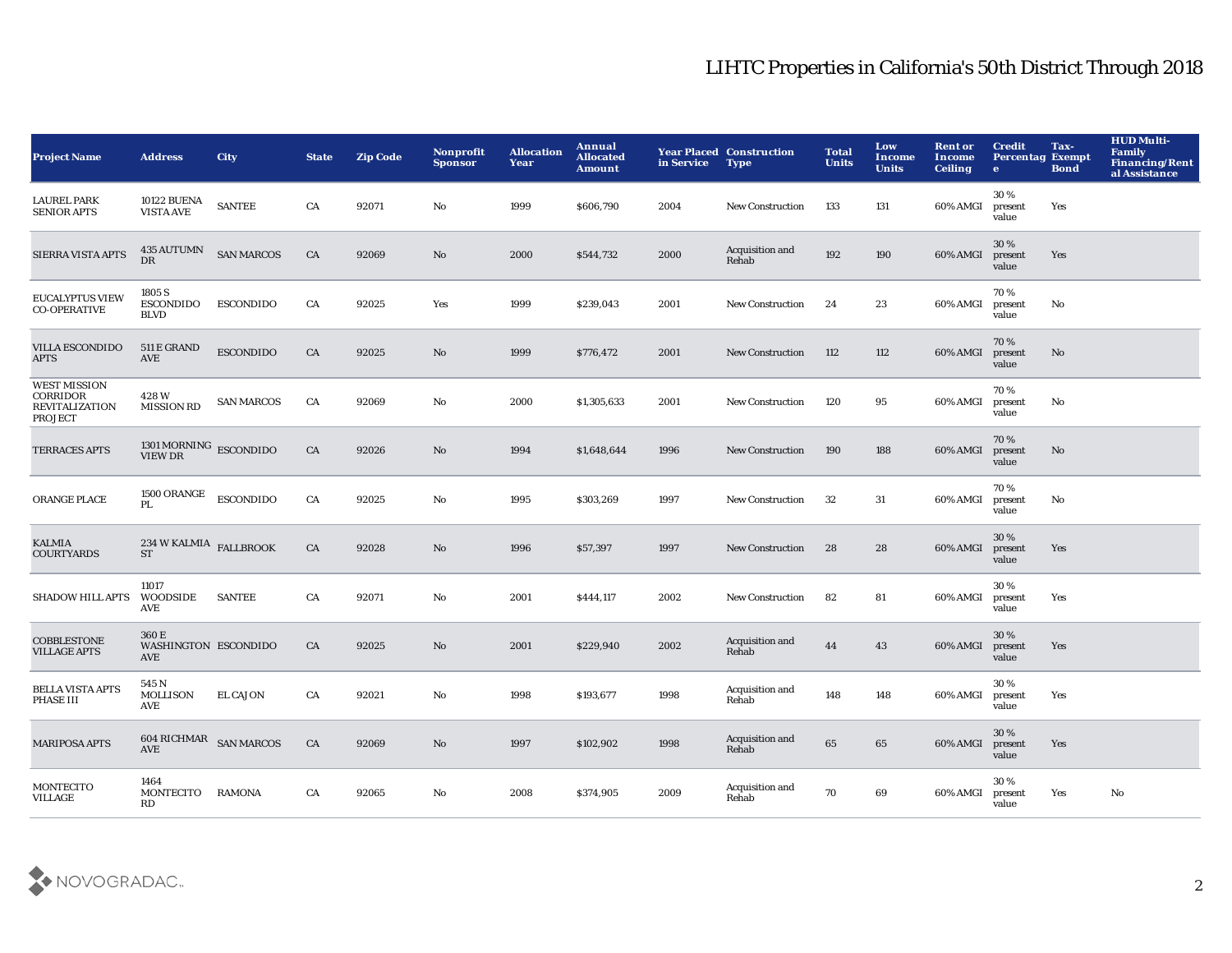| <b>Project Name</b>                                                 | <b>Address</b>                                   | <b>City</b>       | <b>State</b> | <b>Zip Code</b> | Nonprofit<br><b>Sponsor</b> | <b>Allocation</b><br>Year | Annual<br><b>Allocated</b><br><b>Amount</b> | in Service | <b>Year Placed Construction</b><br><b>Type</b> | <b>Total</b><br><b>Units</b> | Low<br>Income<br><b>Units</b> | <b>Rent or</b><br><b>Income</b><br><b>Ceiling</b> | <b>Credit</b><br><b>Percentag Exempt</b><br>$\bullet$ | Tax-<br><b>Bond</b>    | <b>HUD Multi-</b><br><b>Family</b><br>Financing/Rent<br>al Assistance |
|---------------------------------------------------------------------|--------------------------------------------------|-------------------|--------------|-----------------|-----------------------------|---------------------------|---------------------------------------------|------------|------------------------------------------------|------------------------------|-------------------------------|---------------------------------------------------|-------------------------------------------------------|------------------------|-----------------------------------------------------------------------|
| <b>SOLUTIONS</b><br><b>ESCONDIDO (FKA</b><br><b>ESCONDIDO SITE)</b> | 1560 S<br><b>ESCONDIDO</b><br>BLVD.              | <b>ESCONDIDO</b>  | CA           | 92025           | Yes                         | 2015                      | \$571,946                                   | 2016       | <b>New Construction</b>                        | 33                           | 32                            | 60% AMGI                                          | 70%<br>present<br>value                               |                        | No                                                                    |
| <b>VENTALISO II</b>                                                 | $609$ RICHMAR $\;$ SAN MARCOS AVENUE             |                   | ${\rm CA}$   | 92128           | Yes                         | 2015                      | \$261,480                                   | 2016       | Acquisition and<br>Rehab                       | 48                           | 47                            | 60% AMGI                                          | 30%<br>present<br>value                               |                        | Yes                                                                   |
| <b>RANCHO</b><br><b>CALIFORNIA</b>                                  | 29210<br>STONEWOOD TEMECULA<br><b>ROAD</b>       |                   | CA           | 92591           | $\mathbf{N}\mathbf{o}$      | 2015                      | \$408,832                                   | 2017       | Acquisition and<br>Rehab                       | 55                           | 54                            | 60% AMGI                                          | 30%<br>present<br>value                               |                        | Yes                                                                   |
| <b>WOODGLEN VISTA</b>                                               | 10450<br><b>MAGNOLIA</b><br><b>AVENUE</b>        | <b>SANTEE</b>     | CA           | 92071           | No                          | 2015                      | \$1,437,912                                 | 2017       | Acquisition and<br>Rehab                       | 188                          | 185                           | 60% AMGI                                          | 30%<br>present<br>value                               |                        | Yes                                                                   |
| TURNAGAIN ARMS                                                      | $920\,\mathrm{E\,MISSION}$ FALLBROOK<br>RD       |                   | CA           | 92028           | Yes                         | 2008                      | \$467,020                                   | 2009       | Acquisition and<br>Rehab                       | 80                           | 79                            | 60% AMGI                                          | 30%<br>present<br>value                               | Yes                    | Yes                                                                   |
| <b>AUTUMN TERRACE</b>                                               | 251 AUTUMN<br><b>DR</b>                          | <b>SAN MARCOS</b> | CA           | 92069           | $\mathbf{No}$               | 2008                      | \$1,637,611                                 | 2010       | <b>Both New</b><br>Construction and<br>A/R     | 103                          | 100                           | 60% AMGI                                          | 70%<br>present<br>value                               | $\mathbf{N}\mathbf{o}$ |                                                                       |
| <b>CEDAR CREEK APTS</b>                                             | 8616 FANITA<br>DR                                | <b>SANTEE</b>     | ${\rm CA}$   | 92071           | No                          | 2010                      | \$528,920                                   | 2010       | New Construction                               | 48                           | 47                            | 60% AMGI                                          | 70%<br>present<br>value                               | No                     | $\mathbf{N}\mathbf{o}$                                                |
| <b>JUNIPER SENIOR</b><br>VILLAGE                                    | 215 E<br>WASHINGTON ESCONDIDO<br>AVE             |                   | CA           | 92025           | Yes                         | 2009                      | \$863,866                                   | 2010       | New Construction                               | 61                           | 60                            | 60% AMGI                                          | 70%<br>present<br>value                               | No                     |                                                                       |
| <b>OAK TREE APTS</b>                                                | $42176$ LYNDIE $\quad$ TEMECULA<br>I.N           |                   | CA           | 92591           | No                          | 2009                      | \$0\$                                       | 2010       | Acquisition and<br>Rehab                       | 40                           | $39\,$                        | 60% AMGI                                          | <b>Both 30%</b><br>and 70%<br>present<br>value        | No                     |                                                                       |
| <b>MELROSE VILLAS</b>                                               | $1820\,\mathrm{MELROSE}$ SAN MARCOS<br><b>DR</b> |                   | CA           | 92078           | No                          | 2004                      | \$813,964                                   | 2006       | <b>New Construction</b>                        | 114                          | 113                           | 60% AMGI                                          | 30%<br>present<br>value                               | Yes                    |                                                                       |
| <b>LAS FLORES VILLAGE</b>                                           | 1411 N LAS<br>FLORES DR                          | <b>SAN MARCOS</b> | CA           | 92069           | No                          | 2004                      | \$1,037,755                                 | 2006       | <b>New Construction</b>                        | 100                          | 99                            | 60% AMGI                                          | 30%<br>present<br>value                               | Yes                    |                                                                       |
| <b>SAGE CANYON APTS</b>                                             | 1020<br>STEPHANIE CT SAN MARCOS                  |                   | CA           | 92078           | No                          | 2005                      | \$705,097                                   | 2006       | <b>New Construction</b>                        | 72                           | 71                            | 60% AMGI                                          | 30%<br>present<br>value                               | Yes                    |                                                                       |
| <b>SILVER SAGE</b>                                                  | 9757 MARILLA LAKESIDE<br><b>DR</b>               |                   | CA           | 92040           | No                          | 2009                      | \$803,272                                   | 2010       | <b>New Construction</b>                        | 80                           | 79                            | 60% AMGI                                          | 30%<br>present<br>value                               | Yes                    | No                                                                    |

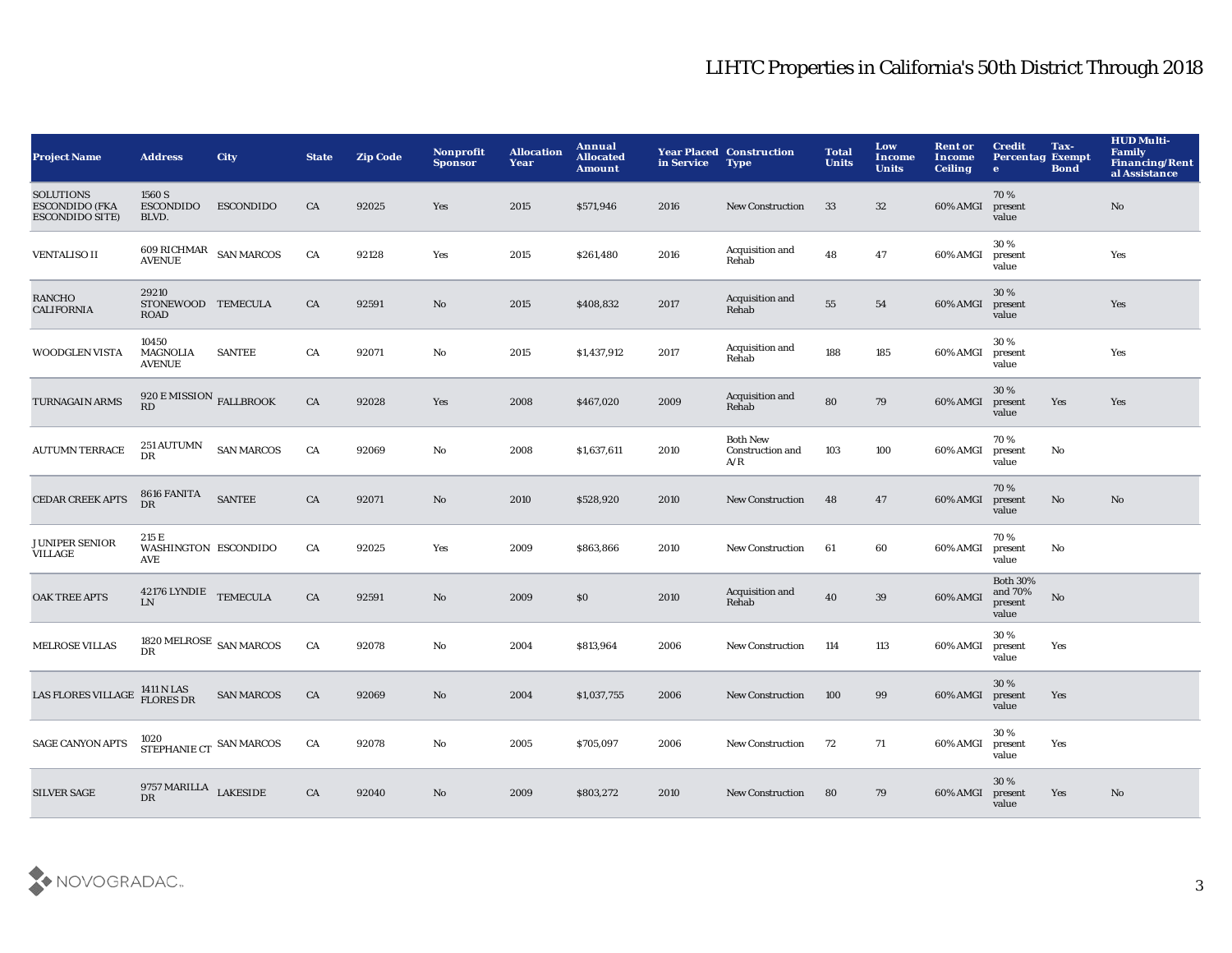| <b>Project Name</b>                                | <b>Address</b>                             | <b>City</b>       | <b>State</b> | <b>Zip Code</b> | Nonprofit<br><b>Sponsor</b> | <b>Allocation</b><br>Year | Annual<br><b>Allocated</b><br><b>Amount</b> | in Service | <b>Year Placed Construction</b><br><b>Type</b> | <b>Total</b><br><b>Units</b> | Low<br><b>Income</b><br><b>Units</b> | <b>Rent or</b><br>Income<br><b>Ceiling</b> | <b>Credit</b><br><b>Percentag Exempt</b><br>$\bullet$ | Tax-<br><b>Bond</b> | <b>HUD Multi-</b><br><b>Family</b><br><b>Financing/Rent</b><br>al Assistance |
|----------------------------------------------------|--------------------------------------------|-------------------|--------------|-----------------|-----------------------------|---------------------------|---------------------------------------------|------------|------------------------------------------------|------------------------------|--------------------------------------|--------------------------------------------|-------------------------------------------------------|---------------------|------------------------------------------------------------------------------|
| <b>SPRINGBROOK</b><br>GROVE                        | <b>435 ALTURAS</b><br>RD                   | <b>FALLBROOK</b>  | CA           | 92028           | Yes                         | 2008                      | \$776,147                                   | 2010       | <b>New Construction</b>                        | 44                           | 43                                   | 60% AMGI                                   | 30%<br>present<br>value                               | Yes                 |                                                                              |
| <b>CREEKSIDE APTS</b><br>(TEMECULA)                | 28955 PUJOL<br>ST                          | <b>TEMECULA</b>   | CA           | 92590           | No                          | 2009                      | \$0                                         | 2011       | Acquisition and<br>Rehab                       | 49                           | 48                                   | 60% AMGI                                   | <b>Both 30%</b><br>and 70%<br>present<br>value        | Yes                 |                                                                              |
| <b>LEXINGTON GREEN</b><br>APTS                     | 1415 E<br>LEXINGTON<br>AVE                 | <b>EL CAJON</b>   | CA           | 92019           | No                          | 2007                      | \$721,997                                   | 2007       | Acquisition and<br>Rehab                       | 144                          | 142                                  | 60% AMGI                                   | 30%<br>present<br>value                               | Yes                 |                                                                              |
| THE CROSSINGS AT<br><b>ESCONDIDO</b>               | 752 MISSION<br><b>GROVE PL</b>             | <b>ESCONDIDO</b>  | CA           | 92025           | No                          | 2009                      | \$2,033,305                                 | 2011       | <b>New Construction</b>                        | 55                           | 54                                   | 60% AMGI                                   | 70%<br>present<br>value                               | No                  |                                                                              |
| <b>AVOCADO COURT</b>                               | 215 E EL<br><b>NORTE PKWY</b>              | <b>ESCONDIDO</b>  | CA           | 92026           | Yes                         | 2011                      | \$658,287                                   | 2013       | <b>New Construction</b>                        | 36                           | 35                                   | 60% AMGI                                   | 70%<br>present<br>value                               | No                  | Yes                                                                          |
| <b>LAS VENTANAS</b><br><b>VILLAGE</b>              | 250 W 15TH<br>AVE                          | <b>ESCONDIDO</b>  | CA           | 92025           | No                          | 2006                      | \$1,999,795                                 | 2008       | <b>New Construction</b>                        | 80                           | 79                                   | 60% AMGI                                   | 70%<br>present<br>value                               | No                  |                                                                              |
| <b>PUJOL STREET</b><br><b>SENIOR APTS</b>          | <b>28500 PUJOL</b><br>ST                   | <b>TEMECULA</b>   | CA           | 92590           | No                          | 2003                      | \$200,689                                   | 2004       | <b>New Construction</b>                        | 66                           | 65                                   | 60% AMGI                                   | 30%<br>present<br>value                               | Yes                 |                                                                              |
| <b>VIA ROBLE APTS</b>                              | 1553 S<br><b>ESCONDIDO</b><br><b>BLVD</b>  | <b>ESCONDIDO</b>  | CA           | 92025           | No                          | 2003                      | \$517,145                                   | 2004       | <b>New Construction</b>                        | 87                           | 64                                   | 60% AMGI                                   | 30%<br>present<br>value                               | Yes                 |                                                                              |
| PORTOLA TERRACE                                    | 28701 PUJOL<br><b>ST</b>                   | <b>TEMECULA</b>   | CA           | 92590           | Yes                         | 2011                      | \$487,048                                   | 2013       | <b>New Construction</b>                        | 45                           | 44                                   | 60% AMGI                                   | 30%<br>present<br>value                               | Yes                 | No                                                                           |
| WESTLAKE VILLAGE 413 AUTUMN<br><b>APTS PHASE 1</b> | $_{\rm DR}$                                | <b>SAN MARCOS</b> | CA           | 92069           | Yes                         | 2011                      | \$974,072                                   | 2013       | <b>New Construction</b>                        | 48                           | 48                                   | 60% AMGI                                   | 70%<br>present<br>value                               | No                  | No                                                                           |
| COPPER CREEK APTS 1730 ELFIN<br><b>4 PERCENT</b>   | <b>FOREST RD</b>                           | <b>SAN MARCOS</b> | CA           | 92078           | No                          | 2003                      | \$1,028,536                                 | 2004       | <b>New Construction</b>                        | 156                          | 155                                  | 60% AMGI                                   | 30%<br>present<br>value                               | Yes                 |                                                                              |
| RANCHO SANTA FE<br><b>VILLAGE</b>                  | 500 S RANCHO<br>SANTA FE RD<br>SANTA FE RD |                   | CA           | 92078           | No                          | 2004                      | \$746,349                                   | 2005       | <b>New Construction</b>                        | 120                          | 119                                  | 60% AMGI                                   | 30%<br>present<br>value                               | Yes                 |                                                                              |
| <b>CASA DE CORTEZ</b>                              | 528 DE LUZ RD FALLBROOK                    |                   | CA           | 92028           | No                          | 2013                      | \$185,569                                   | 2013       | Acquisition and<br>Rehab                       | 32                           | 31                                   | 60% AMGI                                   | 30%<br>present<br>value                               | Yes                 | Yes                                                                          |

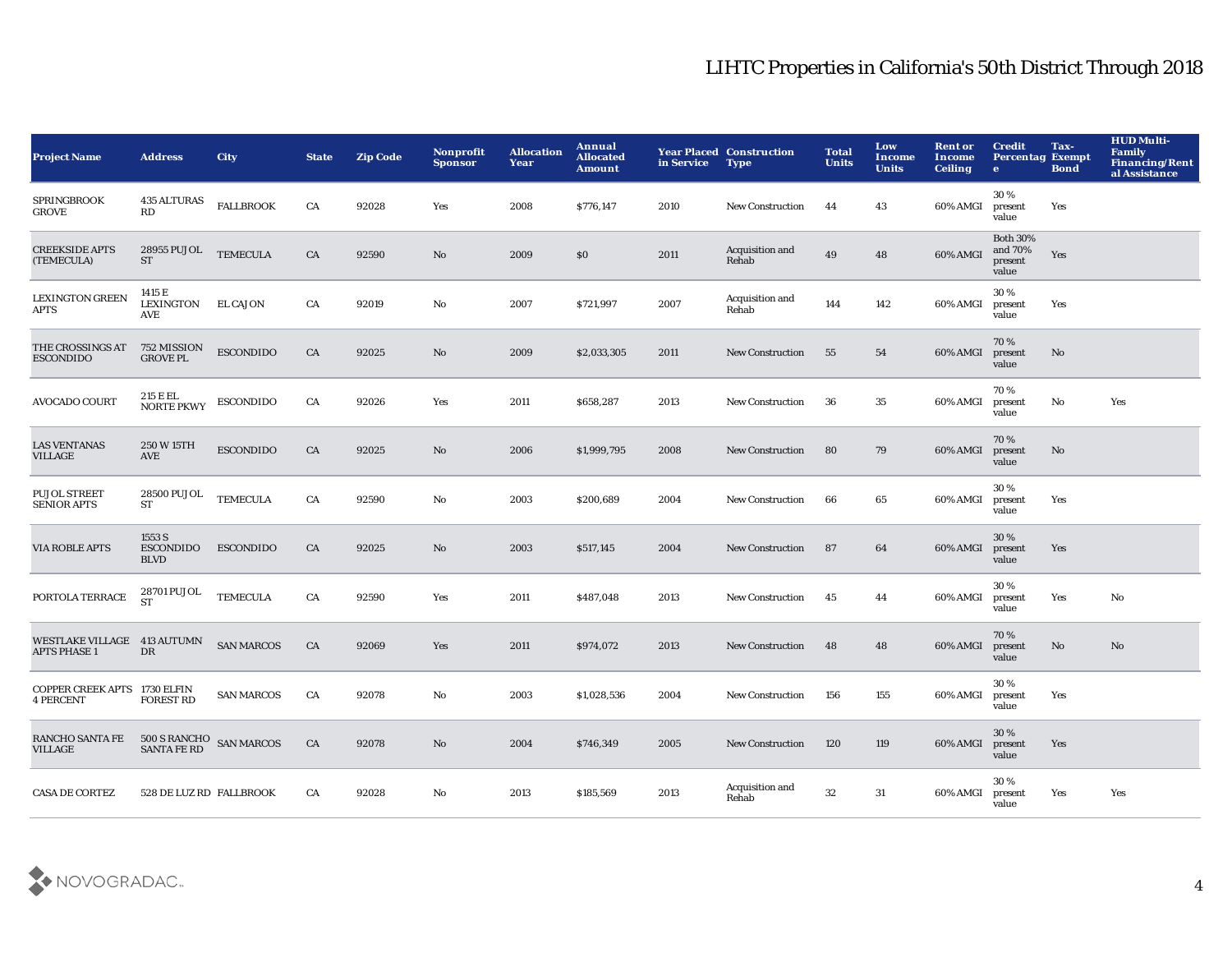| <b>Project Name</b>                             | <b>Address</b>                              | <b>City</b>       | <b>State</b> | <b>Zip Code</b> | <b>Nonprofit</b><br><b>Sponsor</b> | <b>Allocation</b><br>Year | Annual<br><b>Allocated</b><br><b>Amount</b> | in Service | <b>Year Placed Construction</b><br><b>Type</b> | <b>Total</b><br><b>Units</b> | Low<br><b>Income</b><br><b>Units</b> | <b>Rent or</b><br><b>Income</b><br><b>Ceiling</b> | <b>Credit</b><br><b>Percentag Exempt</b><br>e | Tax-<br><b>Bond</b>    | <b>HUD Multi-</b><br>Family<br><b>Financing/Rent</b><br>al Assistance |
|-------------------------------------------------|---------------------------------------------|-------------------|--------------|-----------------|------------------------------------|---------------------------|---------------------------------------------|------------|------------------------------------------------|------------------------------|--------------------------------------|---------------------------------------------------|-----------------------------------------------|------------------------|-----------------------------------------------------------------------|
| <b>WESTLAKE VILLAGE</b><br><b>APTS PHASE II</b> | <b>417 AUTUMN</b><br>DR                     | <b>SAN MARCOS</b> | CA           | 92069           | Yes                                | 2012                      | \$947,780                                   | 2013       | <b>New Construction</b>                        | 57                           | 56                                   | 60% AMGI                                          | 70%<br>present<br>value                       | $\mathbf{N}\mathbf{o}$ | No                                                                    |
| <b>FORESTER SQUARE</b>                          | 9570 VIA<br>ZAPADOR                         | <b>SANTEE</b>     | CA           | 92071           | No                                 | 2011                      | \$477,553                                   | 2013       | <b>New Construction</b>                        | 44                           | 43                                   | 60% AMGI                                          | 30%<br>present<br>value                       | Yes                    | No                                                                    |
| PARKVIEW APTS (SAN 363 AUTUMN<br>MARCOS)        | DR                                          | <b>SAN MARCOS</b> | CA           | 92069           | $\mathbf{No}$                      | 2012                      | \$1,768,748                                 | 2014       | <b>New Construction</b>                        | 84                           | 82                                   | 60% AMGI                                          | 70%<br>present<br>value                       | No                     | No                                                                    |
| SONOMA COURT<br><b>APARTMENTS</b>               | 508 EAST<br><b>MISSION</b><br><b>AVENUE</b> | <b>ESCONDIDO</b>  | CA           | 92025           | No                                 | 2013                      | \$413,320                                   | 2014       | Acquisition and<br>Rehab                       | 61                           | 60                                   | 60% AMGI                                          | 30%<br>present<br>value                       | Yes                    | No                                                                    |
| <b>SUMMERHOUSE</b><br><b>APARTMENTS</b>         | 44155<br>MARGARITA<br><b>ROAD</b>           | <b>TEMECULA</b>   | CA           | 92592           | Yes                                | 2012                      | \$887,874                                   | 2014       | <b>New Construction</b>                        | 60                           | 59                                   | 60% AMGI                                          | 70%<br>present<br>value                       | No                     | No                                                                    |
| <b>VILLAGE GROVE</b><br><b>APARTMENTS</b>       | 660 NORTH<br>QUINCE<br><b>STREET</b>        | <b>ESCONDIDO</b>  | CA           | 92025           | Yes                                | 2012                      | \$756,894                                   | 2014       | Acquisition and<br>Rehab                       | 161                          | 160                                  | 60% AMGI                                          | 30%<br>present<br>value                       | Yes                    | No                                                                    |
| THE CROSSINGS AT<br><b>ESCONDIDO MANOR</b>      | 1150 N.<br><b>ESCONDIDO</b><br><b>BLVD</b>  | <b>ESCONDIDO</b>  | CA           | 92026           | Yes                                | 2015                      | \$377,566                                   | 2015       | Acquisition and<br>Rehab                       | 44                           | 43                                   | 60% AMGI                                          | 30%<br>present<br>value                       | Yes                    | No                                                                    |
| <b>CYPRESS COVE APART MIDWAY</b>                | 260 NORTH<br><b>DRIVE</b>                   | <b>ESCONDIDO</b>  | CA           | 92027           | Yes                                | 2015                      | \$1,374,225                                 | 2016       | Acquisition and<br>Rehab                       | 200                          | 198                                  | 60% AMGI                                          | 30%<br>present<br>value                       | Yes                    | No                                                                    |
| PROMENADE AT CREE <sup>1</sup> CREEKSIDE        |                                             | <b>SAN MARCOS</b> | CA           | 92078           | No                                 | 2014                      | \$2,036,749                                 | 2016       | <b>New Construction</b>                        | 65                           | 64                                   | 60% AMGI                                          | 70%<br>present<br>value                       | No                     | No                                                                    |
| SUMMIT ROSE APARTIWASHINGTON ESCONDIDO          | 430 EAST<br><b>AVENUE</b>                   |                   | CA           | 92026           | No                                 | 2015                      | \$429,816                                   | 2016       | Acquisition and<br>Rehab                       | 91                           | 90                                   | 60% AMGI                                          | 30%<br>present<br>value                       | Yes                    | Yes                                                                   |
| MAPLEWOOD APARTM MAPLEVIEW                      | 12715<br><b>STREET</b>                      | <b>LAKESIDE</b>   | CA           | 92040           | Yes                                | 2015                      | \$525,977                                   | 2016       | Acquisition and<br>Rehab                       | 79                           | 78                                   | 60% AMGI                                          | 30%<br>present<br>value                       | Yes                    | No                                                                    |
|                                                 |                                             |                   |              |                 |                                    |                           |                                             |            |                                                |                              |                                      |                                                   |                                               |                        |                                                                       |

63 Projects Reported \$44,043,448 5,477 5,363